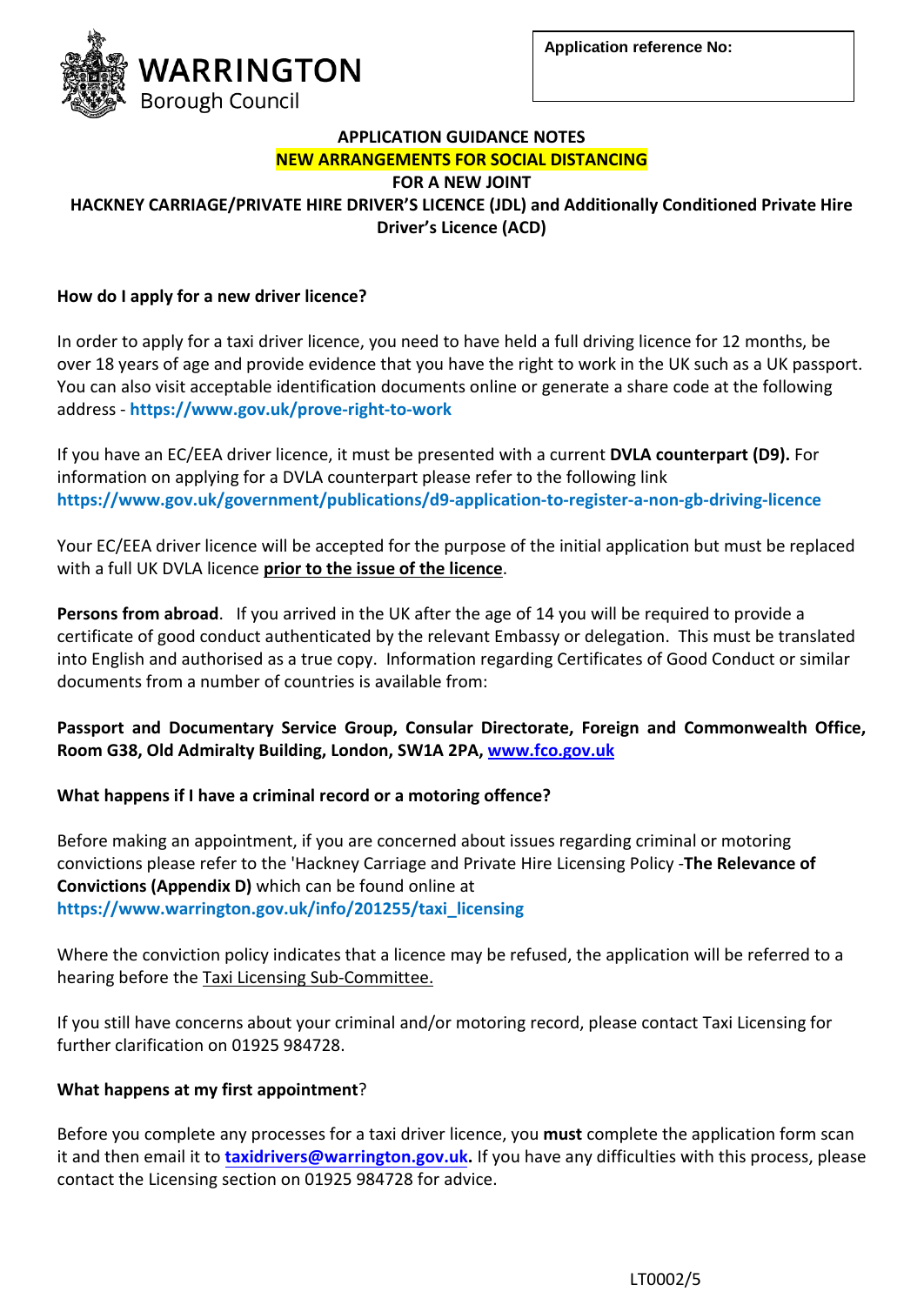## **Digital Photo**

You will be required to provide a digital photo with your application which meets the following specification. Your photo must be:

- taken in the last month
- clear and in focus
- in colour
- unaltered by computer software
- contain no other objects or people
- be taken against a plain light-coloured background
- be in clear contrast to the background
- not have 'red eye'
- submitted as a jpeg file

In your photo you must:

- be facing forwards and looking straight at the camera
- have a plain expression and your mouth closed
- have your eyes open and visible
- not have hair in front of your eyes
- not have a head covering (unless it's for religious or medical reasons)
- not have anything covering your face
- not have any shadows on your face or behind you
- Do not wear sunglasses or tinted glasses. You can wear other glasses if you wear them whilst driving, but your eyes must be visible without any glare or reflection.

Once the form has been accepted, a member of the Licensing team will contact you to explain the next stage of the application process. During this call, you will be required to pay for the DBS check, communication test fee and application fee (with a debit or credit card). The application fee is not an additional charge and will be offset against the licence fee when it becomes due. However, it is nonrefundable should you fail to complete the entire application process.

### **How do I complete the DBS process?**

A Licensing Officer will send details of the link you will need by email in order that you can complete the first stage of the DBS process. Once you have completed this stage Licensing will be notified by email that you have completed the initial stage of the application we will request that you forward, by email, the necessary documents to complete the online DBS check. The main documents you need to email are:-

- 1. Valid UK Photo card driving licence
- 2. A utility bill no more than three months old
- 3. A bank statement no more than 3 months old
- 4. Passport or birth certificate

For further documents you can use please go to **https://www.gov.uk/criminal-record-check-documents**

We will be unable to complete the process until we have received the **documents detailed above.** 

A request will also be made to check the status of your DVLA driver record by sending you a link to the DVLA website which allows you to give permission to a third party such as the Licensing section to check your record.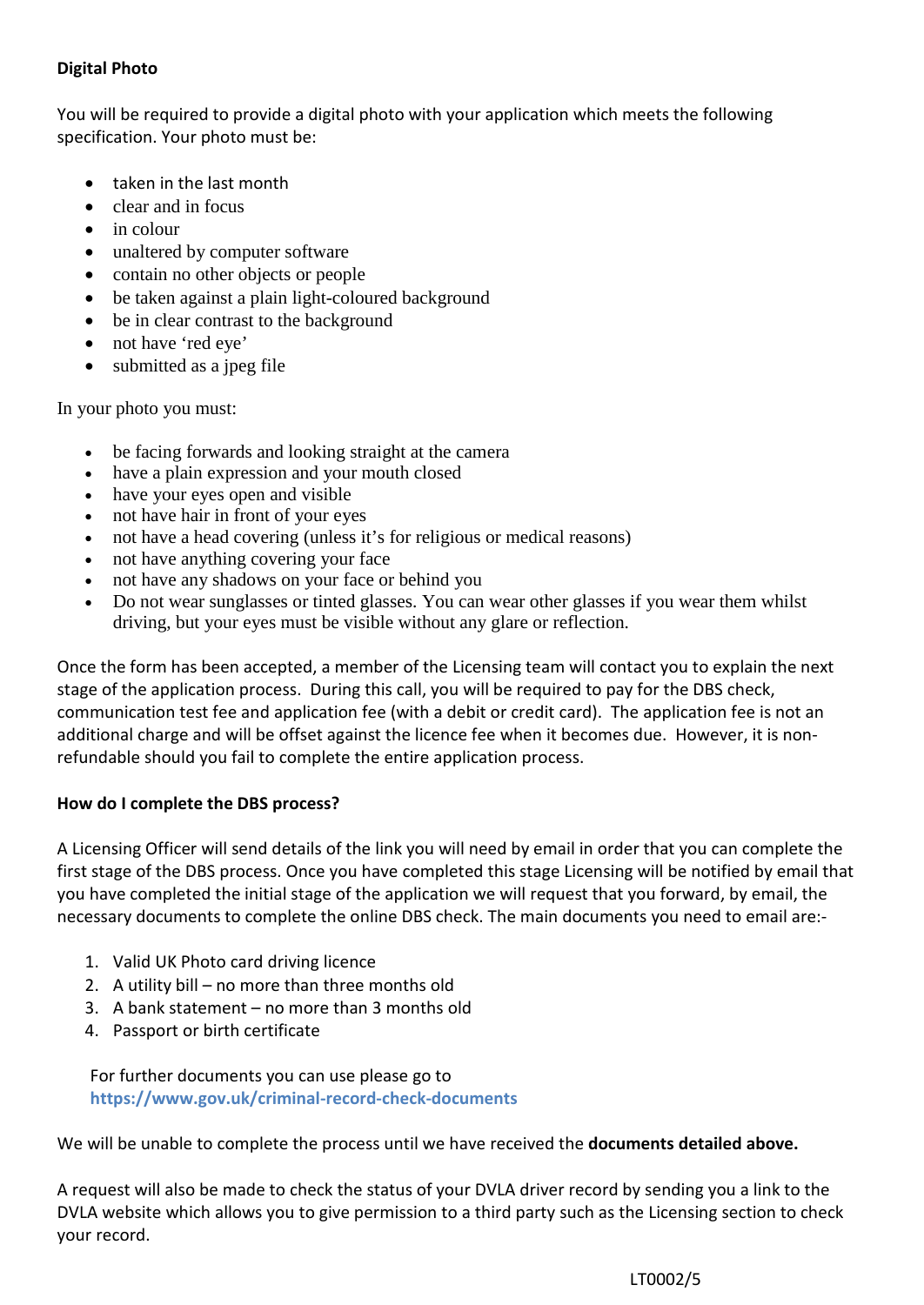You are also required to submit a clear picture of yourself against a light background. Do not wear a hat, sunglasses, or allow your hair to obstruct your features and look straight ahead.

## **Taking the communication test during distancing**

A Licensing officer will inform you of how this will take place. You will be assessed through an informal discussion about the application process, multiple choice questions, and a reading test. The communication test **must be passed** before we can proceed on to the next stage, the safe guarding course and Knowledge test. The communication test will take no more than 20 minutes. There will be a fee for the communication and safeguarding course and any re-sits.

Please note that for applicants who subscribe to the DBS Update Service, you will need to provide your DBS reference number for the officer to check online.

## **What if I fail the communication test?**

Failing more than 3 times (this could be less depending on the severity of the failed attempt) would indicate a need to attend a local college and take the ESOL assessment (English for Speakers of other Languages) before attempting the test again. You will need to advise Licensing of the college you choose so that we can verify your identity with the college prior to the commencement of the course. Should you produce a certificate without following this process; your ESOL certificate could be rejected.

\*Please note that the DBS check is only valid for **three months**. You are therefore advised to ensure that you are confident that you will be able to pass the communication and knowledge test prior to the validity expiring.

### **What happens once I have passed the communication test and completed the online DBS check?**

Once the Licensing officer has informed you that you have passed the communication test you will be sent the link for the online part of the safe guarding course but questions will be asked about the online course when you are booked in for the video link knowledge test. Further details and advice will be given in relation to this new remote process when you reach this stage.

Before booking for the knowledge test, you are advised to attain a good knowledge of Warrington and surrounding areas through publications such as an A to Z map of Warrington or by using Google maps and to read the Taxi Licensing Policy and the Knowledge test guidance notes.

If you are applying for an Additionally Conditioned driver licence you will only be tested on the Legislation and Disability Awareness sections of the test.

# **What happens if I fail the knowledge test**?

.

You may re-sit the knowledge test as many times as it takes for you to pass but we reserve the right to refuse a re-sit after the **third attempt** where the marks are consistently low and clearly indicate further study is required. \*You are reminded that repeated failure of the test may result in your DBS check becoming more **than 3 months old**, which would then require you to pay for a new DBS check. Applying for the **update service via the DBS** after you have applied online with the Licensing Section will protect you from the DBS check short validity. Details are available at: **https://www.gov.uk/dbs-update-service**

Once you have passed the communication and knowledge tests, you can arrange to take the driving test. **You are advised to only take the driving test once your DBS has been returned and deemed in order.**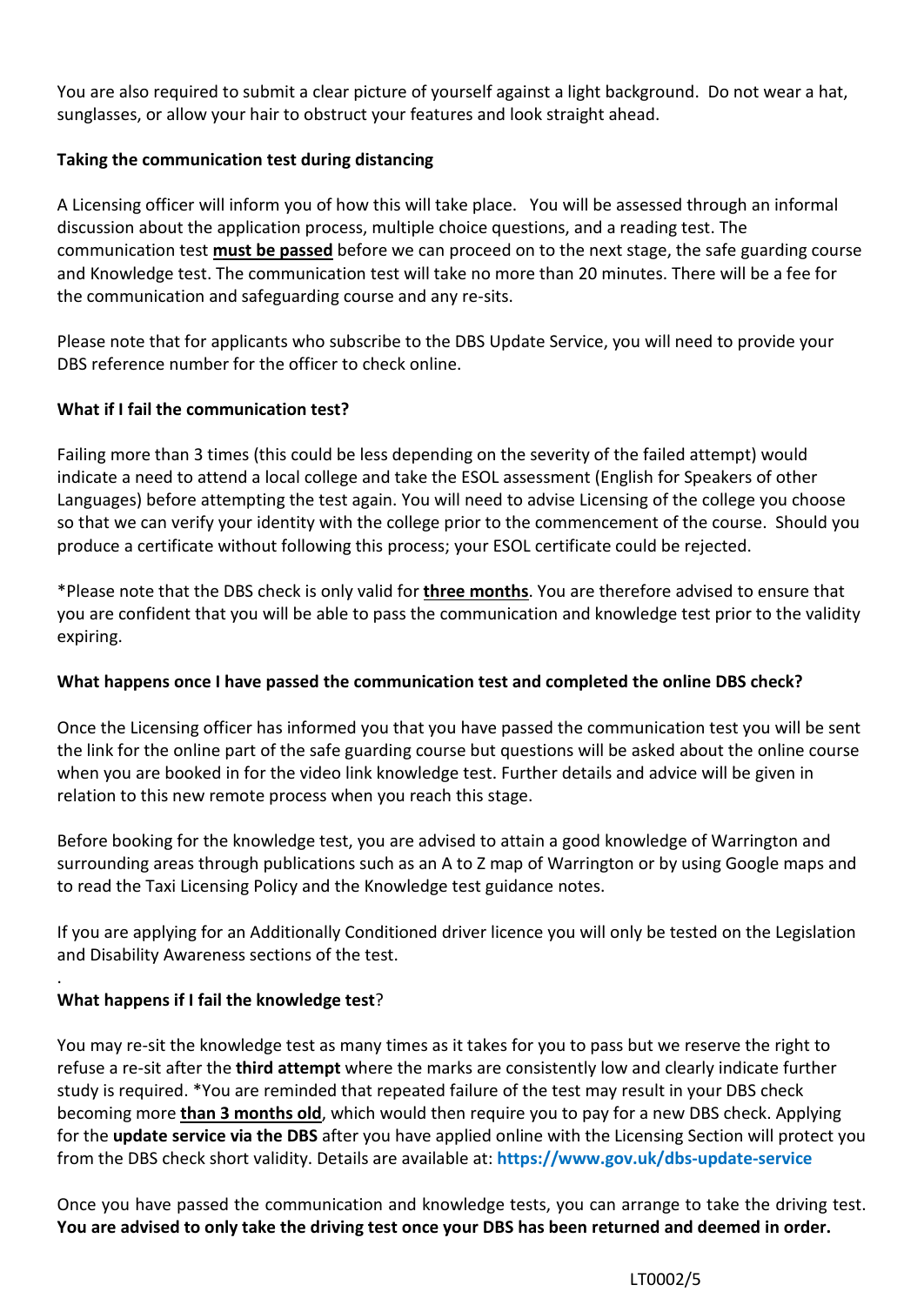For further details of what the assessment involves and for booking details go to the Council's Test provider **Diamond Advanced Motorists** via their website on the following link: **www.advancedmotoring.co.uk/taxitest** or **contact 020 8253 012**. **This service is available from July 2020.** It is important that you visit the website in order to clearly understand what to expect on the test. Diamond offer two levels of test and the one you should apply for is the **Standard driving test**. Upon successfully completing the test, you will be issued with a pass certificate which you will need to email to the Taxi Licensing Team.

### **At what stage should I complete my medical report form?**

You are advised to check with your medical centre that you can book a medical test **owing to Covid 19 measures.** If you are unable to book an appointment, or there is a long wait for an appointment with your own GP, please contact the Licensing Team who can provide you with a list of medical centres accepting non registered patients for Group 2 medicals.

The doctor completing your medical must complete a DVLA Group 2 'medical report form (D4 Bus/Lorry Driver) and certificate of fitness to drive, which can be found in the download documents section of our website or you can request Licensing to email you the forms.

Once the doctor has completed the medical form and certificate of fitness to drive, they need to be forwarded to the Licensing Section by email. **Do not post any documents.**

### **IMPORTANT PLEASE NOTE**

**You have 6 months to complete the entire process but you are responsible for managing the application. Bearing in mind the validity of the DBS at three months, we advise you to complete this process prior to the expiry of your DBS should you decide not to apply for the update service mentioned above.** 

**Failure to complete the process within the 6 months' time frame will result in having to start the full application process again. (A waiver from having to complete certain application requirements may be possible, please contact Licensing for advice)** 

### **Receiving your new taxi driver licence**

Once you have completed all the application requirements (see the check list below) and it has already been determined by the Licensing Section that there is no cause for concern in relation to your DBS or DVLA check, you may contact Licensing by phone or email to pay the balance of your licence fee for the issue of your joint hackney carriage/private hire driver's licence (JDL) or (ACD).

Please note that where a critical check such as the DVLA licence, right to work etc has **an expiry date less than the duration of your JDL or ACD licence,** the licence shall only run to the expiry date of the critical check. Licensing will note your file and ensure that the remaining term of your licence will be applied when licensing has had sight of your updated critical check.

You will also receive 2 identification badges. One to display on your person and the other in the licensed vehicle when acting as a licensed driver.

 $\sqrt{2}$ 

Chark list

| יייייייייי |                                                |  |
|------------|------------------------------------------------|--|
|            | Evidence of Right to work                      |  |
|            | Certificate of good conduct (where applicable) |  |
|            | DBS check back and cleared by Licensing        |  |